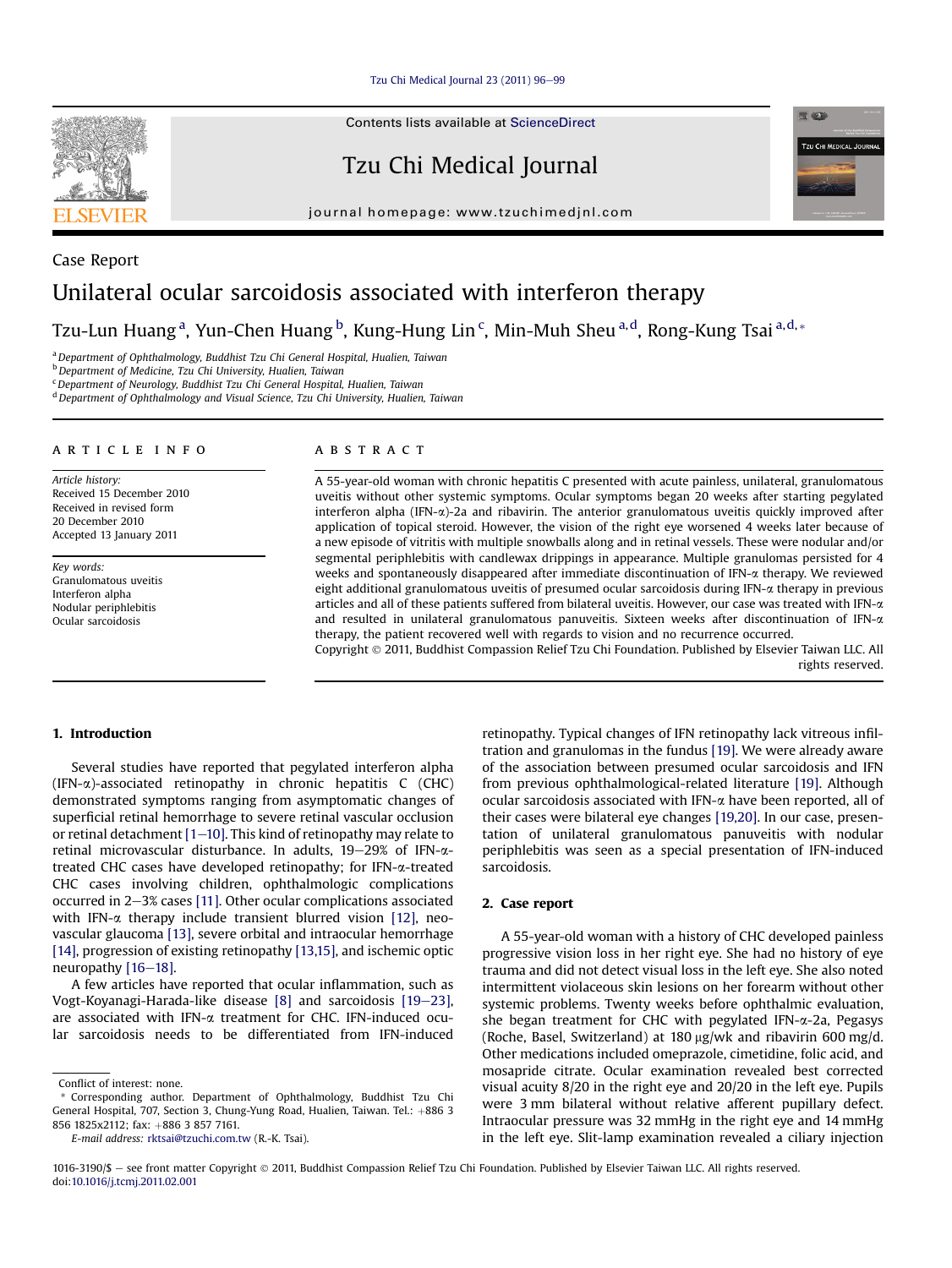

Fig. 1. (A and B) Bilateral retinal photography revealed severe vitreous haziness in the right eye compared with the retina of the other eye.

with multiple mutton-fat keratic precipitates and cells in the anterior chamber of the right eye. Fundus examination demonstrated moderate haziness in the vitreous cavity of the right eye (Fig. 1). The anterior and posterior segments of the left eye were normal. The cytology of aqueous and vitreous samples showed no malignant cells and a vitreous culture was negative for any pathogens. A hemogram and comprehensive metabolic panel were shown to be normal. Erythrocyte sedimentation rate (ESR) was 54 mm/1 hr and serologic test of syphilis/rapid plasma regain (STS-RPR), antinuclear antibody, anti-ds DNA antibody, rheumatoid factor, C-reactive protein, Herpes simplex virus immunoglobulin M, and Varicella zoster virus immunoglobulin M were all negative. She had abnormal liver enzyme tests. A chest scan for hilar lymphadenopathy and a tuberculin skin test were both negative.

A unilateral uveitis related to IFN-a was suspected. Because of the unstable condition of hepatitis C, continued IFN- $\alpha$  therapy

was planned and the patient was simultaneously treated with topical prednisolone acetate 1.0% for every 2 hours. Although she was still on IFN-a treatment, obvious improvement of anterior uveitis and normal intraocular pressure was noted after 1 week of topical steroid application. However, persistent vitritis and new lesions of multiple granulomas in and along her right retinal vessels (both artery and vein) were noted on retinal photography and fluorescein angiography (FAG) 4 weeks after the ocular symptoms began (Fig. 2). There was no vessel leakage, neovascularization, macular edema, hypertrophy, or scar of retinal pigment epithelium on FAG. Her right visual acuity had decreased to 6/20. Fortunately, discontinuation of IFN-a therapy induced the spontaneous improvement of granulomatous panuveitis. Four months after ceasing IFN- $\alpha$  therapy, multiple granulomas on the retina completely disappeared and vision returned back to normal [\(Fig. 3](#page-2-0)).



Fig. 2. (A and B) Retinal photography showed numerous granulomas along and in the retinal vein (white arrow) and artery (white arrow head) and the cloud vitreous. (C and D) Fluorescence angiography showed that flow in the vessels was not blocked by nodular deposits, so-called nodular periphlebitis with candlewax drippings (white arrow and white arrow head). There was no classic pattern of retinal vasculitis, such as neovascularization or vascular leakage.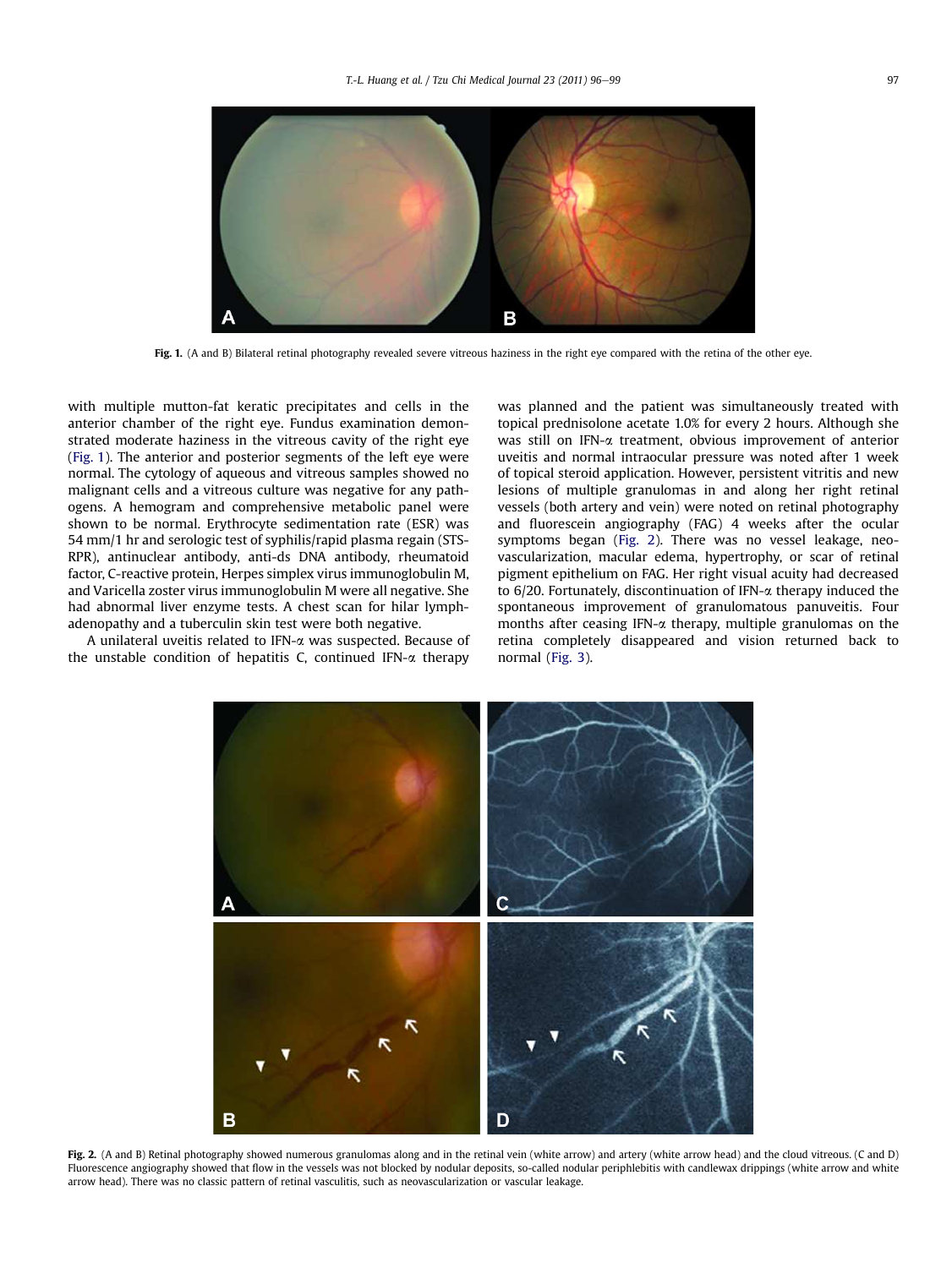<span id="page-2-0"></span>

Fig. 3. (A) Retinal photography and (B) fluorescence angiography. Four months after IFN-a discontinuing, granulomas on the retina spontaneously disappeared but mild vitreous opacity still presented. IFN- $\alpha$  = interferon alpha.

### 3. Discussion

Several articles have already reported mechanisms of IFN-a retinopathy. A study using a rat model demonstrated that IFN- $\alpha$ causes leukocyte activation as well as abnormally high levels of circulating activated plasma complement 5 and adherence to vascular endothelium [\[24,25\].](#page-3-0) However, the exact mechanisms of ocular sarcoidosis associated to IFN-a therapy are still not clear [6,14,19,20,26].

The adverse general effects of IFN- $\alpha$  treatment in CHC, such as fatigue, headache, fever, and myalgias, are common [\[27\]](#page-3-0). IFNinduced sarcoidosis seems to cause a lower frequency of pulmonary involvement and a higher incidence of cutaneous and articular involvement [\[23\].](#page-3-0) Before the causes of unilateral panuveitis can be determined, we need to consider the causes of autoimmunity, infection, and malignancy first. Importantly, the finding of granulomatous inflammation is usually suggestive of a unique set of etiologic agents. Causes of granulomatous uveitis are sarcoidosis, sympathetic ophthalmic, lens-induced uveitis, intraocular foreign body, Vogt-Koyanagi-Harada syndrome, syphilis, and tuberculosis. Based on the evidence from our patient and information from previous case reports, we propose, in our case, that there is a possible association between IFN- $\alpha$  therapy and ocular sarcoidosis [\[28\].](#page-3-0)

The International Uveitis Study group criteria in 2000 classified ocular sarcoidosis into isolated anterior uveitis, intermediate uveitis, retinal vasculitis with or without panuveitis, and multifocal choroiditis [\[29\]](#page-3-0). The consensus conference in 2009 held by the International Workshop On Ocular Sarcoidosis identified seven signs in the diagnosis of intraocular sarcoidosis: (1) mutton-fat keratic precipitates (KPs)/small granulomatous KPs and/or iris nodules (Koeppe/Busacca); (2) trabecular meshwork nodules and/ or tent-shaped peripheral anterior synechiae; (3) vitreous opacities displaying snowballs/strings of pearls; (4) multiple chorioretinal peripheral lesions (active and/or atrophic); (5) nodular and/or segmental periphlebitis (+/ $-$  candlewax drippings) and/or retinal macroaneurism in an inflamed eye; (6) optic disc nodules/granulomas and/or solitary choroidal nodules; and (7) bilaterality [\[30\]](#page-3-0). We believe that those nodules in the retina vessels were nodular and/or segmental periphlebitis with candlewax drippings. There was no additional typical choriocapillaris leakage, choroidal inflammation, and neovascularization showing on FAG. Classical focal retinal pigment epithelial cell proliferation, suggestive of Dalen-Fuchs nodules, shows hypofluorescent in the early phases and late staining. However, our granulomas were only in and along the retinal vessels with no staining in the late phase of FAG, and so, uncharacteristic of Dalen-Fuchs nodules. These white granulomas were deposits in the retinal vessels and did not cause total obstruction of blood flow. Our case was panuveitis but did not have severe retinal vasculitis as well as macular edema so that the prognosis of vision was good without complications.

In a review of Pubmed, eight cases with uveitis as a manifestation of IFN-induced sarcoidosis were reported [\[19,20,22,23\].](#page-3-0) The last case reported by Doycheva et al [\[19\]](#page-3-0) was comparable to our case with some similarities, including no increasing angiotensin-converting enzyme and no pulmonary involvement. Although we did not have documents of biopsy or angiotensin-converting enzyme titer, our case diagnosed ocular sarcoidosis because of typical mutton fat KPs. Acute anterior uveitis with the mutton fat or granulomatous KPs is highly suggestive of sarcoidosis [\[30\]](#page-3-0). The most important additional diagnostic clue of unilateral IFN-a-induced ocular sarcoidosis is good visual prognosis after merely ceasing IFN-a therapy.

In the treatment of ocular sarcoidosis, oral corticosteroids combined with the discontinuation of IFN- $\alpha$  have been recom-mended [\[19,23\]](#page-3-0). The uveitis in sarcoidosis related to IFN- $\alpha$  therapy had good visual prognosis [\[19\]](#page-3-0). In 46 sarcoidosis cases related to IFN-a therapy, they found remission in 83%, stabilization in 11%, and reactivation in 6% of patients [\[23\]](#page-3-0). Although the symptoms and signs of ocular sarcoidosis may fluctuate before the ceasing of IFN- $\alpha$ therapy, finally, the visual prognosis was favorable. No recurrence of granulomatous uveitis was observed during 1 year of follow-up.

In conclusion, CHC treated with IFN- $\alpha$  may lead to the development of unilateral ocular sarcoidosis. Completing IFN-a therapy may not cause irreversible ocular side effects under close follow-up. Cooperation of ophthalmologists and medical physicians in cases of CHC treatment with IFN- $\alpha$  is very important.

### References

- [1] Jain K, Lam WC, Waheeb S, Thai Q, Heathcote J. Retinopathy in chronic hepatitis C patients during interferon treatment with ribavirin. Br J Ophthalmol 2001:85:1171-3.
- Nakamura T, Takahashi H, Koike N, Mitsutaka M, Soda M, Kimu M. Retinopathy during interferon treatment in combination with ribavirin for chronic hepatitis C. Nippon Ganka Gakkai Zasshi 2005;109:748-52.
- [3] Okanoue T, Sakamoto S, Itoh Y, Minami M, Yasui K, Sakamoto M, et al. Side effects of high-dose interferon therapy for chronic hepatitis C. J Hepatol  $1996:25:283 - 91$
- [4] Schulman JA, Liang C, Kooragayala LM, King J. Posterior segment complications in patients with hepatitis C treated with interferon and ribavirin. Ophthalmology 2003;110:437-42.
- Guyer DR, Tiedeman J, Yannuzzi LA, Slakter JS, Parke D, Kelley J, et al. Interferon-associated retinopathy. Arch Ophthalmol 1993;111:350-6.
- [6] Helal Jr J, Zacharias LC, de Alencar LM. Central vein occlusion in a patient using interferon and ribavirin: case report. Arq Bras Oftalmol 2006;69:601-4.
- [7] Chebil A, Kort F, Bouraoui R, Youssef NB, El Matri L. Vogt-Koyanagi-Harada disease associated with interferon-alpha and ribavirin therapy for chronic hepatitis C infection. J Fr Ophtalmol 2010;33:185-8.